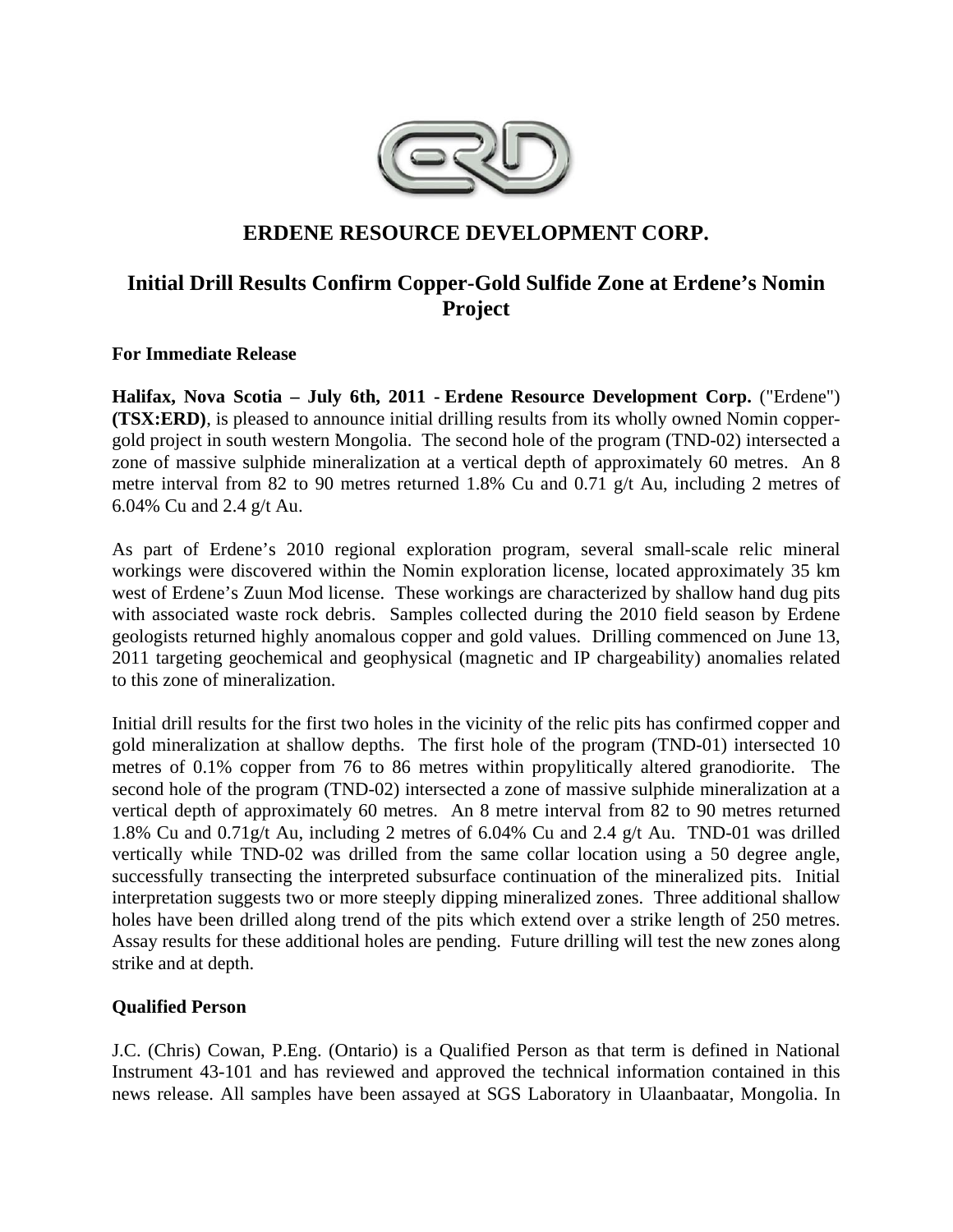addition to internal checks by SGS Laboratory, the company incorporates a QA/QC sample protocol utilizing prepared standards, blanks and duplicates.

#### **About Erdene**

Erdene Resource Development Corp. is a diversified resource company with multiple projects in Mongolia, Canada, and the USA, at various stages of development, from exploration to production; all projects are focused on high-growth commodities. In Mongolia, Erdene's principals have over 14 years of experience in the country's resource sector. A dedicated technical and management team have assembled a strong portfolio of molybdenum-copper, copper-gold, and coal projects throughout the country. These projects, and our in-country experience, provide the Company with a unique opportunity to participate in this period of unprecedented economic growth in Mongolia. This growth is fuelled by the discovery and development of a number of World-class mineral projects that are transforming the country into one of Asia's natural resource capitals.

Erdene has a current working capital position of approximately \$5.2 million, including that of its controlled subsidiary Advanced Primary Minerals Corp., with 90,323,377 common shares issued and outstanding and a fully diluted position of 97,841,377 common shares.

#### **Forward-Looking Statements**

Certain information regarding Erdene contained herein may constitute forward-looking statements within the meaning of applicable securities laws. Forward-looking statements may include estimates, plans, expectations, opinions, forecasts, projections, guidance or other statements that are not statements of fact. Although Erdene believes that the expectations reflected in such forward-looking statements are reasonable, it can give no assurance that such expectations will prove to have been correct. Erdene cautions that actual performance will be affected by a number of factors, most of which are beyond its control, and that future events and results may vary substantially from what Erdene currently foresees. Factors that could cause actual results to differ materially from those in forward-looking statements include market prices, exploitation and exploration results, continued availability of capital and financing and general economic, market or business conditions. The forward-looking statements are expressly qualified in their entirety by this cautionary statement. The information contained herein is stated as of the current date and is subject to change after that date. The Company does not assume the obligation to revise or update these forward-looking statements, except as may be required under applicable securities laws.

# **NO REGULATORY AUTHORITY HAS APPROVED OR DISAPPROVED THE CONTENTS OF THIS RELEASE**